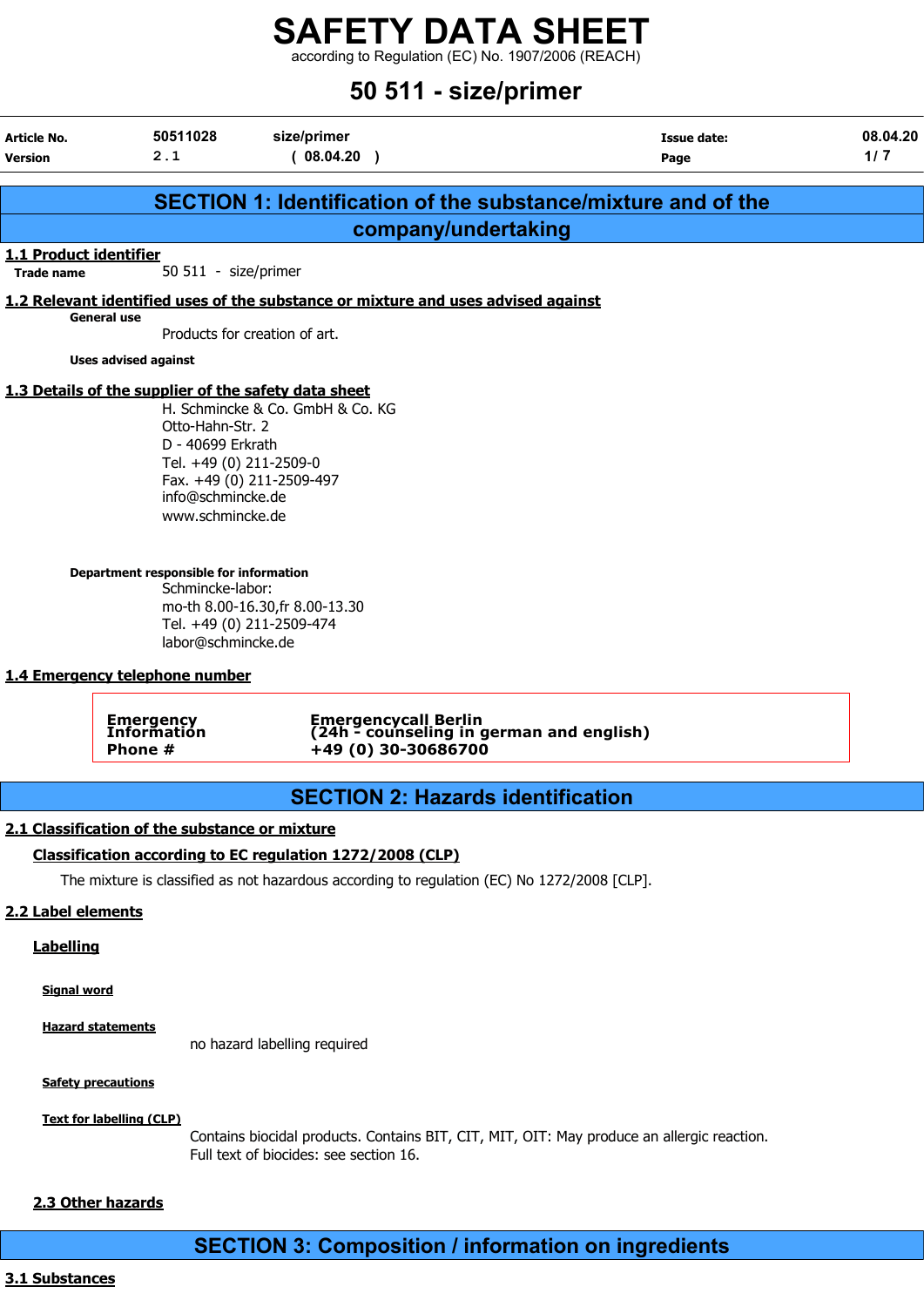according to Regulation (EC) No. 1907/2006 (REACH)

### 50 511 - size/primer

| Article No.    | 50511028 | size/primer | Issue date: | 08.04.20 |
|----------------|----------|-------------|-------------|----------|
| <b>Version</b> | - -      | 08.04.20    | Page        |          |

#### Chemical characterisation

aqueous acrlyate-styrene dispersion

CAS-Number EINECS / ELINCS / NLP EU index number REACH registration No. Hazchem-Code CI-Number

#### 3.2 Mixtures

Additional information

#### SECTION 4: First aid measures

#### 4.1 Description of first aid measures

#### General information

If you feel unwell, seek medical advice (show the label where possible).

#### In case of inhalation

No special measures are required.

#### In case of skin contact

Remove residues with soap and water. Thoroughly wash skin with soap and water. Seek medical attention if irritation persists.

#### After eye contact

In case of contact with eyes, rinse immediately with plenty of flowing water for 10 to 15 minutes holding eyelids apart.

Seek medical attention if irritation persists.

#### After swallowing

Rinse mouth with water. Let water be drunken in little sips (dilution effect). If you feel unwell, seek medical advice.

#### 4.2 Most important symptoms and effects, both acute and delayed

#### 4.3 Indication of any immediate medical attention and special treatment needed

Treat symptomatically.

#### SECTION 5: Firefighting measures

#### 5.1 Extinguishing media

#### Suitable extinguishing media

Product is non-combustible. Extinguishing materials should therefore be selected according to surroundings.

#### Extinguishing media which must not be used for safety reasons

none

#### 5.2 Special hazards arising from the substance or mixture

In case of fire may be liberated: Carbon monoxide and carbon dioxide

#### 5.3 Advice for firefighters

Special protective equipment for firefighters Wear self-contained breathing apparatus.

Additional information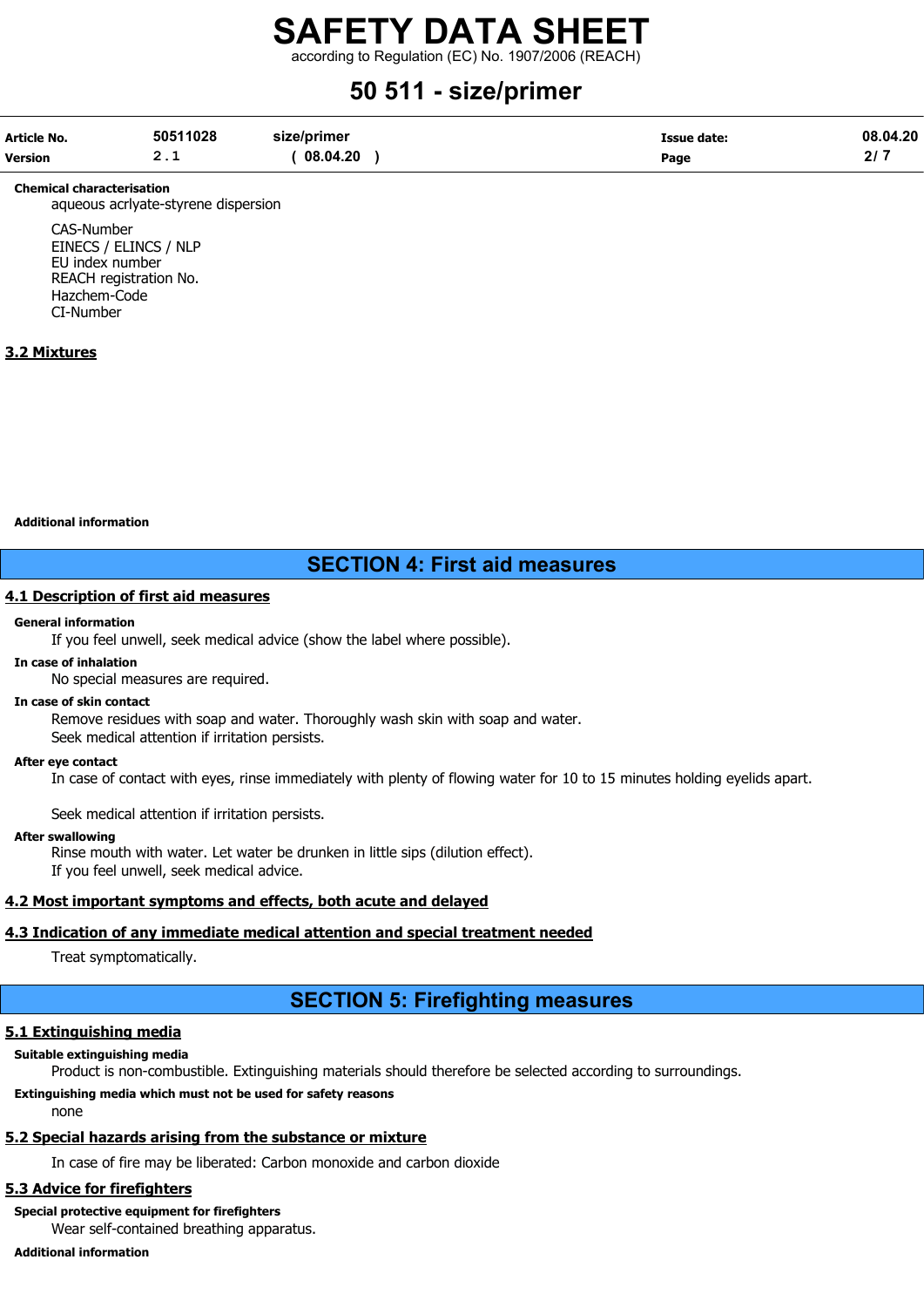according to Regulation (EC) No. 1907/2006 (REACH)

### 50 511 - size/primer

| Article No. | 50511028 | size/primer | Issue date: | 08.04.20 |
|-------------|----------|-------------|-------------|----------|
| Version     | <u>.</u> | 08.04.20    | Page        |          |
|             |          |             |             |          |

#### SECTION 6: Accidental release measures

#### 6.1 Personal precautions, protective equipment and emergency procedures

Wear personal protection equipment.

#### 6.2 environmental precautions

Do not allow to enter into ground-water, surface water or drains.

#### 6.3 Methods and material for containment and cleaning up Methods for cleaning up

Absorb with liquid-binding material (sand, diatomaceous earth, acid- or universal binding agents).

Additional information

#### 6.4 Reference to other sections

SECTION 7: Handling and storage

#### 7.1 Precautions for safe handling

#### Advices on safe handling

No special measures are required.

#### Precautions against fire and explosion

No special measures are required.

#### 7.2 Conditions for safe storage, including any incompatibilities

#### Requirements for storerooms and containers

No special measures are necessary.

Hints on joint storage Storage class Further details

#### 7.3 Specific end use(s)

SECTION 8: Exposure controls/personal protection

#### 8.1 Control parameters

#### 8.2 Exposure controls

#### Occupational exposure controls

#### Respiratory protection

With correct and proper use, and under normal conditions, breathing protection is not required.

#### Hand protection

Protect skin by using skin protective cream.

#### Eye protection

**Goggles** 

Body protection

Wear suitable protective clothing. Wash contaminated clothing prior to re-use.

General protection and hygiene measures<br>When using do not eat, drink or smoke. After work, wash hands and face.

#### SECTION 9: Physical and chemical properties

#### 9.1 information on basic physical and chemical properties

| <b>Form</b>  | liguid        |
|--------------|---------------|
| Colour       | white         |
| <b>Odour</b> | weak aromatic |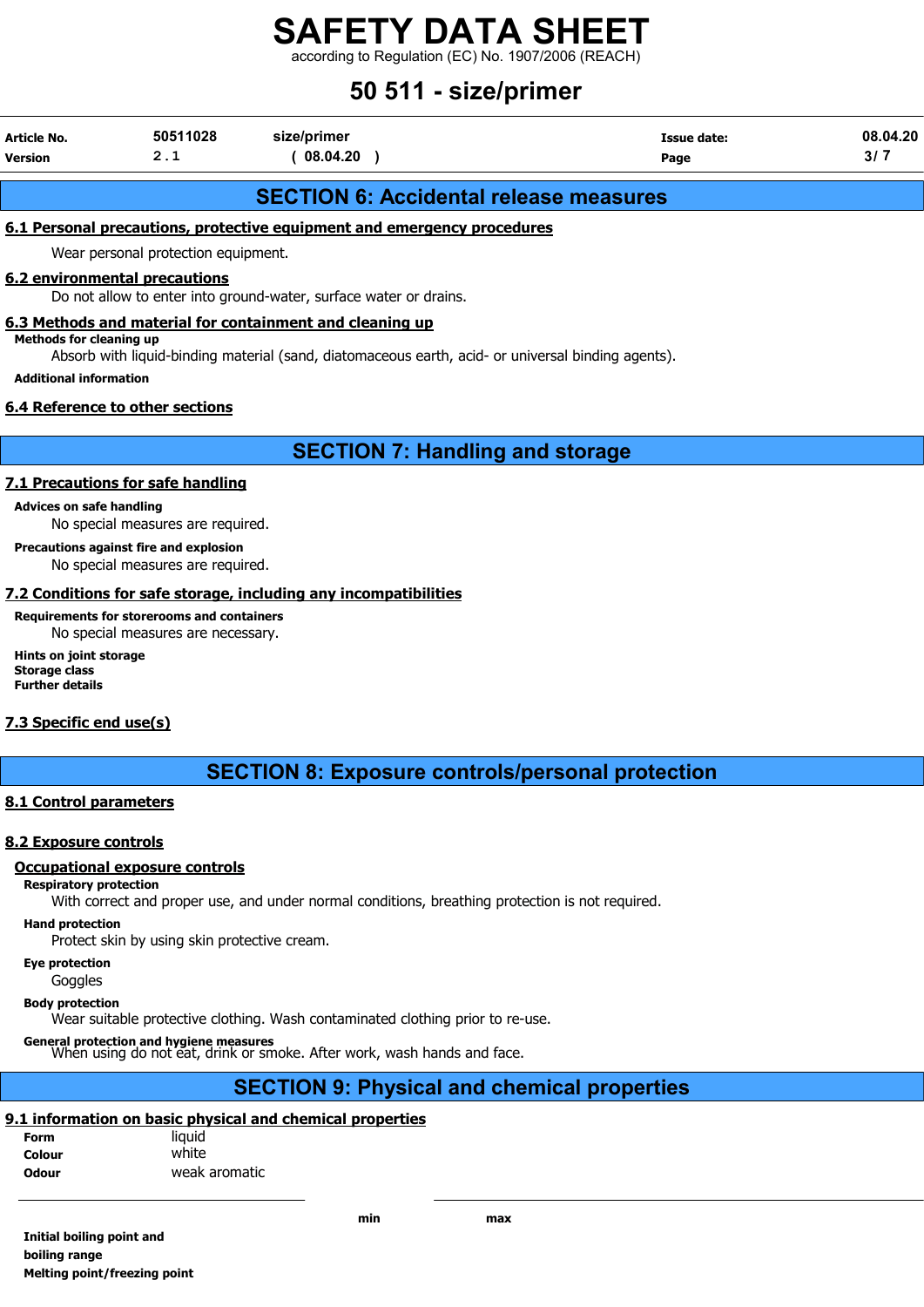according to Regulation (EC) No. 1907/2006 (REACH)

### 50 511 - size/primer

| Article No.<br><b>Version</b>                                                                                                                                                                                                            | 50511028<br>2.1                        | size/primer<br>08.04.20 |           | <b>Issue date:</b><br>Page | 08.04.20<br>4/7 |
|------------------------------------------------------------------------------------------------------------------------------------------------------------------------------------------------------------------------------------------|----------------------------------------|-------------------------|-----------|----------------------------|-----------------|
| Flash point/flash point range<br><b>Flammability</b><br><b>Ignition temperature</b><br><b>Auto-ignition temperature</b><br><b>Explosion limits</b><br><b>Refraction index</b><br><b>PH</b> value<br><b>Viscosity</b><br><b>Viscosity</b> |                                        | 7,5                     | 9         | 20 °C                      |                 |
| Vapour pressure<br><b>Density</b>                                                                                                                                                                                                        | Partition coefficient: n-octanol/water |                         | 1,06 kg/l | 20 °C                      |                 |

Danger of explosion

#### 9.2 Other information

#### SECTION 10: Stability and reactivity

#### 10.1 Reactivity

#### 10.2 Chemical stability

Product is stable under normal storage conditions.

#### 10.3 Possibility of hazardous reactions

#### 10.4 Conditions to avoid

No data available

#### 10.5 Incompatible materials

10.6 Hazardous decomposition products

SECTION 11: Toxicological information

#### 11.1 Information on toxicological effects

Acute toxicity No data available In case of inhalation No data available After swallowing No data available In case of skin contact No data available After eye contact No data available Practical experience General remarks

### SECTION 12: Ecological information

#### 12.1 Toxicity

Aquatic toxicity No data available Water Hazard Class WGK catalog number General information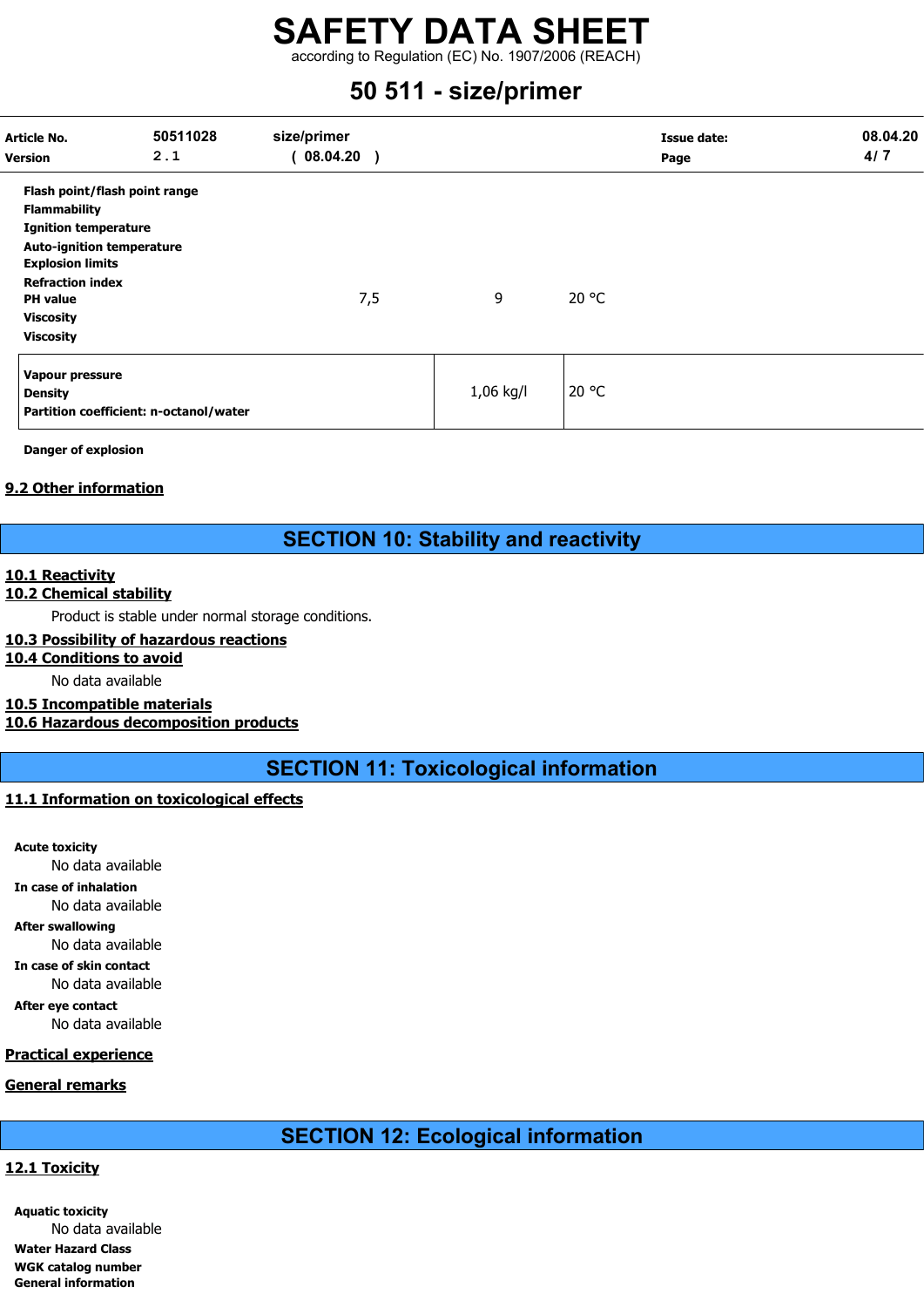according to Regulation (EC) No. 1907/2006 (REACH)

## 50 511 - size/primer

| <b>Article No.</b> | 50511028 | size/primer | Issue date: | 08.04.20 |
|--------------------|----------|-------------|-------------|----------|
| <b>Version</b>     | <u>.</u> | 08.04.20    | Page        | י וכ     |

#### 12.2 Persistence and degradability

Further details Oxygen demand

#### 12.3 Bioaccumulative potential

Bioconcentration factor (BCF) Partition coefficient: n-octanol/water

#### 12.4 Mobility in soil

No data available

#### 12.5 Results of PBT and vPvB assessment

No data available

#### 12.6 Other adverse effects

General information

SECTION 13: Disposal considerations

#### 13.1 Waste treatment methods

#### Product

Waste key number

080112 waste paint and varnish other than those mentioned in 080111

Recommendation

#### Contaminated packaging

Waste key number Recommendation

Non-contaminated packages may be recycled. Handle contaminated packages in the same way as the substance itself.

#### Additional information

SECTION 14: Transport information

#### 14.1 UN number

#### 14.2 UN proper shipping name

ADR, ADN No dangerous good in sense of these transport regulations. IMDG, IATA

#### 14.3 Transport hazard class(es)

ADR, ADN IMDG IATA

#### 14.4 Packing group

#### 14.5 Environmental hazards

Marine Pollutant - IMDG

#### 14.6 Special precautions for user

#### Land transport (ADR/RID)

Code: ADR/RID Kemmler-number Hazard label ADR Limited quantities Contaminated packaging: Instructions Contaminated packaging: Special provisions Special provisions for packing together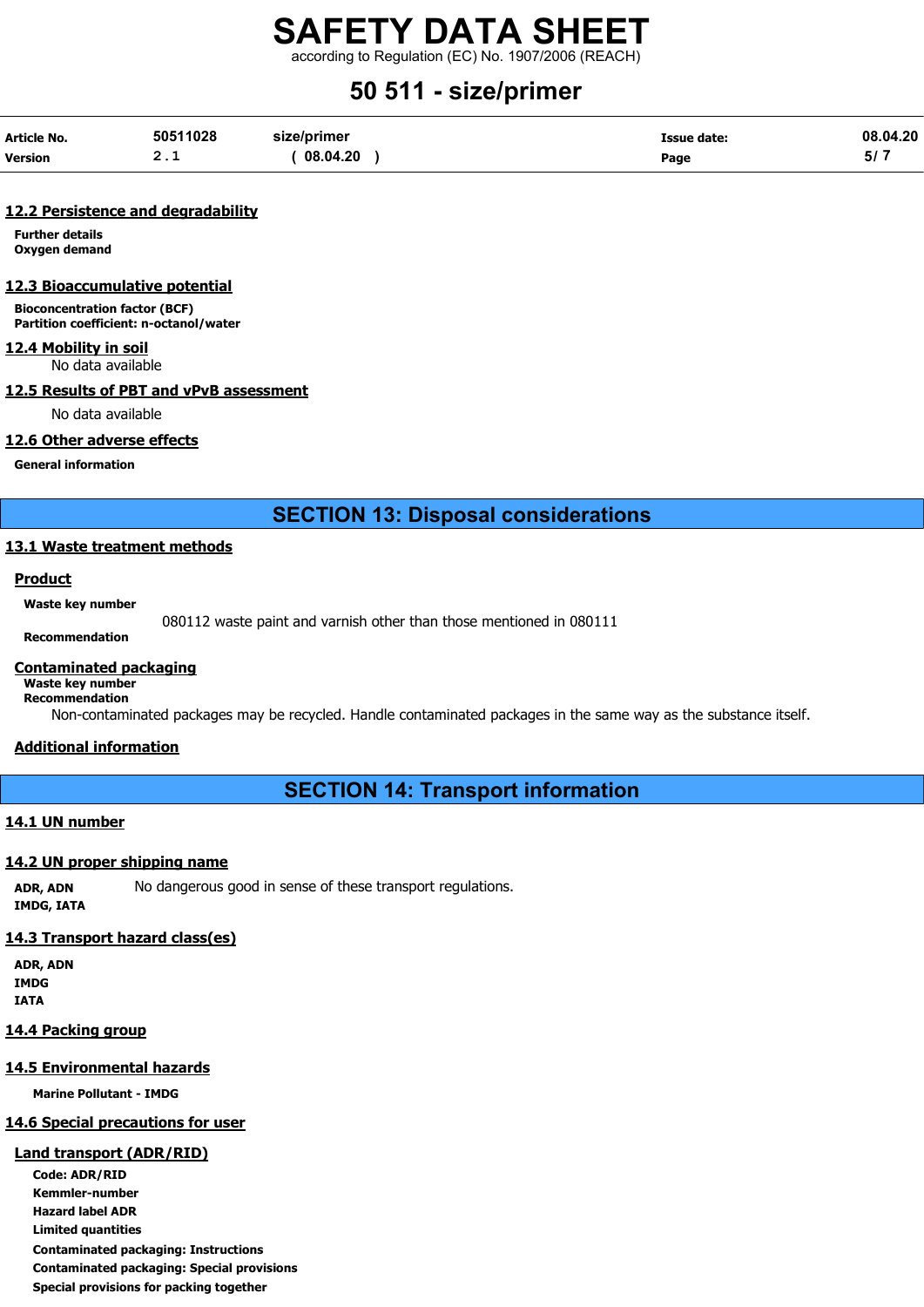according to Regulation (EC) No. 1907/2006 (REACH)

### 50 511 - size/primer

| Article No.    | 50511028 | size/primer | <b>Issue date:</b> | 08.04.20     |
|----------------|----------|-------------|--------------------|--------------|
| <b>Version</b> | <u>.</u> | 08.04.20    | Page               | $\mathbf{v}$ |

Portable tanks: Instructions Portable tanks: Special provisions Tank coding Tunnel restriction Remarks EQ Special provisions

#### Sea transport (IMDG)

#### EmS

Special provisions Limited quantities Contaminated packaging: Instructions Contaminated packaging: Special provisions IBC: Instructions IBC: Provisions Tank instructions IMO Tank instructions UN Tank instructions Special provisions Stowage and segregation Properties and observations Remarks EQ

#### Air transport (IATA-DGR)

| Hazard                      |
|-----------------------------|
| Passenger                   |
| Passenger LQ                |
| Cargo                       |
| ERG                         |
| Remarks                     |
| EQ                          |
| <b>Special Provisioning</b> |

#### 14.7 Transport in bulk according to Annex II of MARPOL 73/78 and the IBC Code

No data available

### SECTION 15: Regulatory information

#### 15.1 Safety, health and environmental regulations/legislation specific for the substance or mixture

#### National regulations

#### **Europe**

Contents of VOC [%] Contents of VOC [g/L] Further regulations, limitations and legal requirements

#### **Germany**

Storage class Water Hazard Class WGK catalog number Incident regulation Information on working limitations Further regulations, limitations and legal requirements

#### **Denmark**

Further regulations, limitations and legal requirements